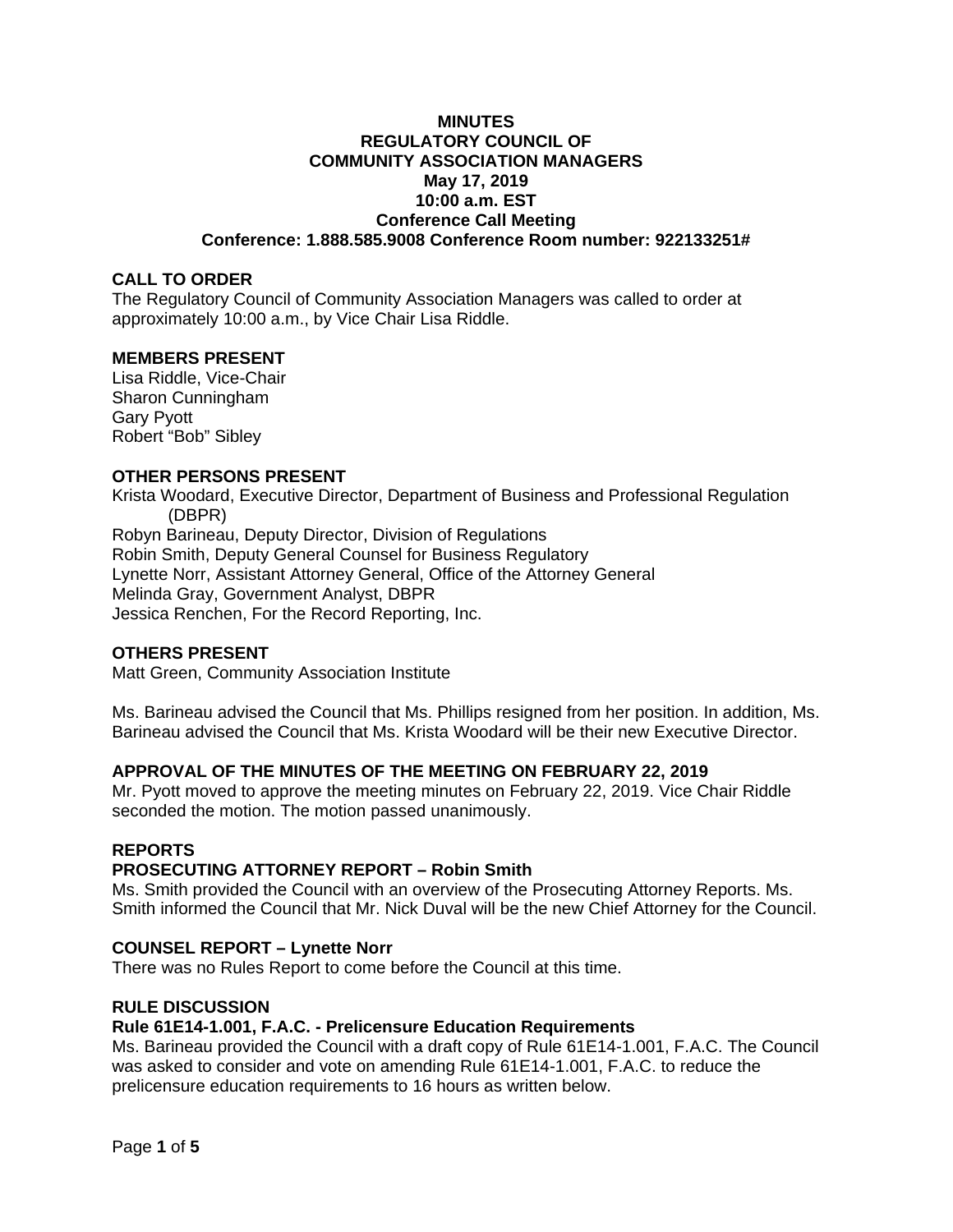[61E14-1.001](https://www.flrules.org/gateway/ruleNo.asp?id=61E14-1.001) Prelicensure Education Requirements.

(1) All community association manager applicants must satisfactorily complete a minimum of 1816 in-person classroom hours of instruction of 50 minutes each within 12 months prior to the date of examination. No applicant shall be allowed to take the licensure examination unless the applicant provides documentation of completion of the requisite prelicensure education. Each contact hour shall consist of at least 50 minutes of classroom instruction.

(2) The 1816 hours of prelicensure education shall be comprised of courses in the following areas:

(a) State and federal laws relating to the operation of all types of community associations, governing documents, and state laws relating to corporations and nonprofit corporations – 20%;

(b) Procedure for noticing and conducting community association meetings – 25%;

(c) Preparation of Community Association Budgets and Community Association Finances – 25%;

(d) Insurance matters relating to Community Associations – 12%; and

(e) Management and maintenance – 18%;

(3) Applicants who can document to the Council that they suffer from a disability or hardship shall be permitted to complete prelicensure education by either correspondence or on-line courses. Such documentation must be received and approved by the Council prior to enrolling and completing any correspondence or on-line prelicensure courses.

(a) The following shall constitute acceptable "hardships" as used in this rule:

1. The applicant's residence is more than 70 miles from the nearest physical location where prelicensure education is taught.

2. Providers are not offering any in-person prelicensure education courses within the twelve months preceding the next available examination.

(b) "Disability" as used in this rule shall mean a physical or mental impairment that substantially limits one or more of the major life activities of the applicant which would preclude the applicant from attending in-person prelicensure courses.

After discussion, the following action was taken.

Vice Chair Riddle made a motion to approve the change as written and reduce the 18 hours of prelicensure education to 16 hours in Rule 61E14-1.001, F.A.C. Mr. Pyott seconded the motion. The motion passed unanimously.

The Council addressed the Statement of Estimated Regulatory Costs (SERC). Vice Chair Riddle made a motion that this rule amendment would not have an adverse impact on small business nor will it be likely to directly or indirectly increase regulatory costs to any entity (including government) in excess of \$200,000 in the aggregate in Florida within one year after the implementation of the rule amendment. Mr. Pyott seconded the motion. The motion passed unanimously.

The Council discussed if this rule would constitute a minor violation. Vice Chair Riddle made a motion that this rule amendment would not constitute a minor violation. Ms. Cunningham seconded the motion. The motion passed unanimously.

After further discussion, the Council decided to discuss Rule 61E14-1.001, F.A.C. at the November 8, 2019 meeting as it relates to reconfiguring the percentage of hours being taught and the method used to teach the prelicensure education requirements.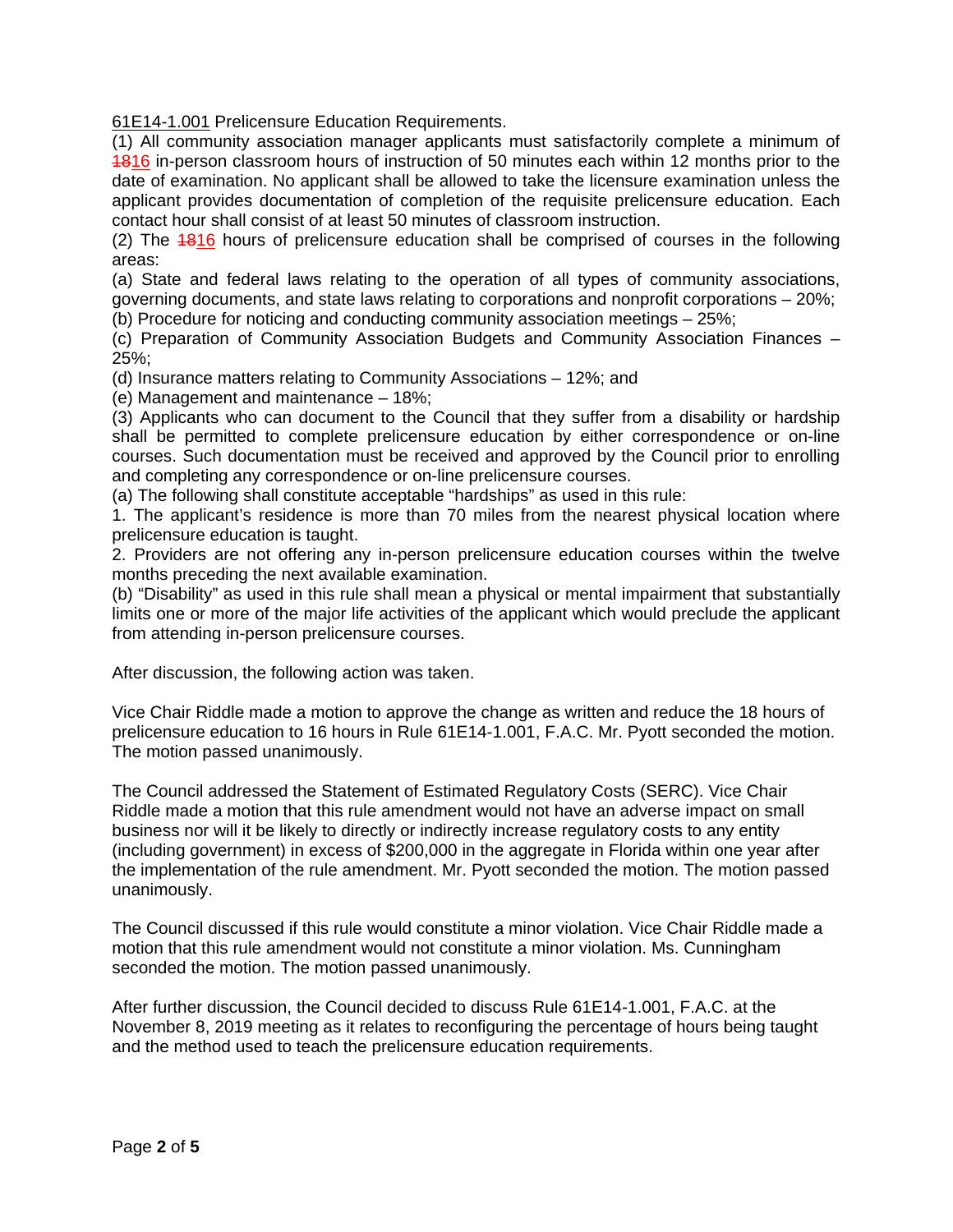# **Rule 61E14-4.001, F.A.C. - Continuing Education Renewal Requirements**

Ms. Barineau provided the Council with a draft copy of Rule 61E14-4.001, F.A.C. The Council was asked to consider and vote on amending Rule 61E14-4.001, F.A.C. to reduce the continuing education renewal requirements to 15 hours as written below.

61E14-4.001 Continuing Education Renewal Requirements.

(1) All community association manager licensees must satisfactorily complete a minimum of 2015 hours of continuing education per biennial renewal cycle. Each hour shall consist of 50 minutes of student involvement in approved classroom, correspondence, interactive, distance education or internet courses. No license shall be renewed unless the licensee has completed the required continuing education.

(2) Only continuing education courses approved by the Council shall be valid for purposes of licensee renewal.

(3) The required 2015 hours of continuing education shall be comprised of courses approved pursuant to Rule 61E14-4.003, F.A.C., in the following areas:

(a) 43 hours of legal update seminars. The legal update seminars shall consist of instruction regarding changes to Chapters 455, 468, Part VIII, 617, 718, 719, 720, and 721, F.S., and other legislation, case law, and regulations impacting community association management. Licensees shall not be awarded continuing education credit for completing the same legal update seminar more than once even if the seminars were taken during different years.

(b) 43 hours of instruction on insurance and financial management topics relating to community association management.

 $(c)$  43 hours of instruction on the operation of the community association's physical property.

(d) 43 hours of instruction on human resources topics relating to community association management. Human resources topics include, but are not limited to, disaster preparedness, employee relations, and communications skills for effectively dealing with residents and vendors.

(e) 43 hours of additional instruction in any area described in paragraph  $(3)(b)$ , (c) or (d) of this rule or in any course or courses directly related to the management or administration of community associations.

(4) No licensee will receive credit, for purposes of meeting the continuing education requirement, for completing the same continuing education course more than once during a biennial renewal cycle.

(5) Course instructors may receive continuing education credit hours in the amount of hours approved by the Council for licensees only once every biennial renewal cycle for each approved course taught by the instructor.

(6) Anyone licensed for more than 24 months at renewal time will be required to have complied with the continuing education requirements set forth in subsection (1), above, prior to license renewal. "More than 24 months" means 24 months plus 1 day. Licensees licensed

After discussion, the following action was taken.

Vice Chair Riddle made a motion to approve the change and reduce the 20 hours of continuing education renewal requirements to 15 hours in Rule 61E14-4.001, F.A.C., and that this change would not have an adverse impact on small business nor will it be likely to directly or indirectly increase regulatory costs to any entity (including government) in excess of \$200,000 in the aggregate in Florida within one year after the implementation of the rule amendment and that this rule would not constitute a minor violation. Mr. Pyott seconded the motion. The motion passed unanimously.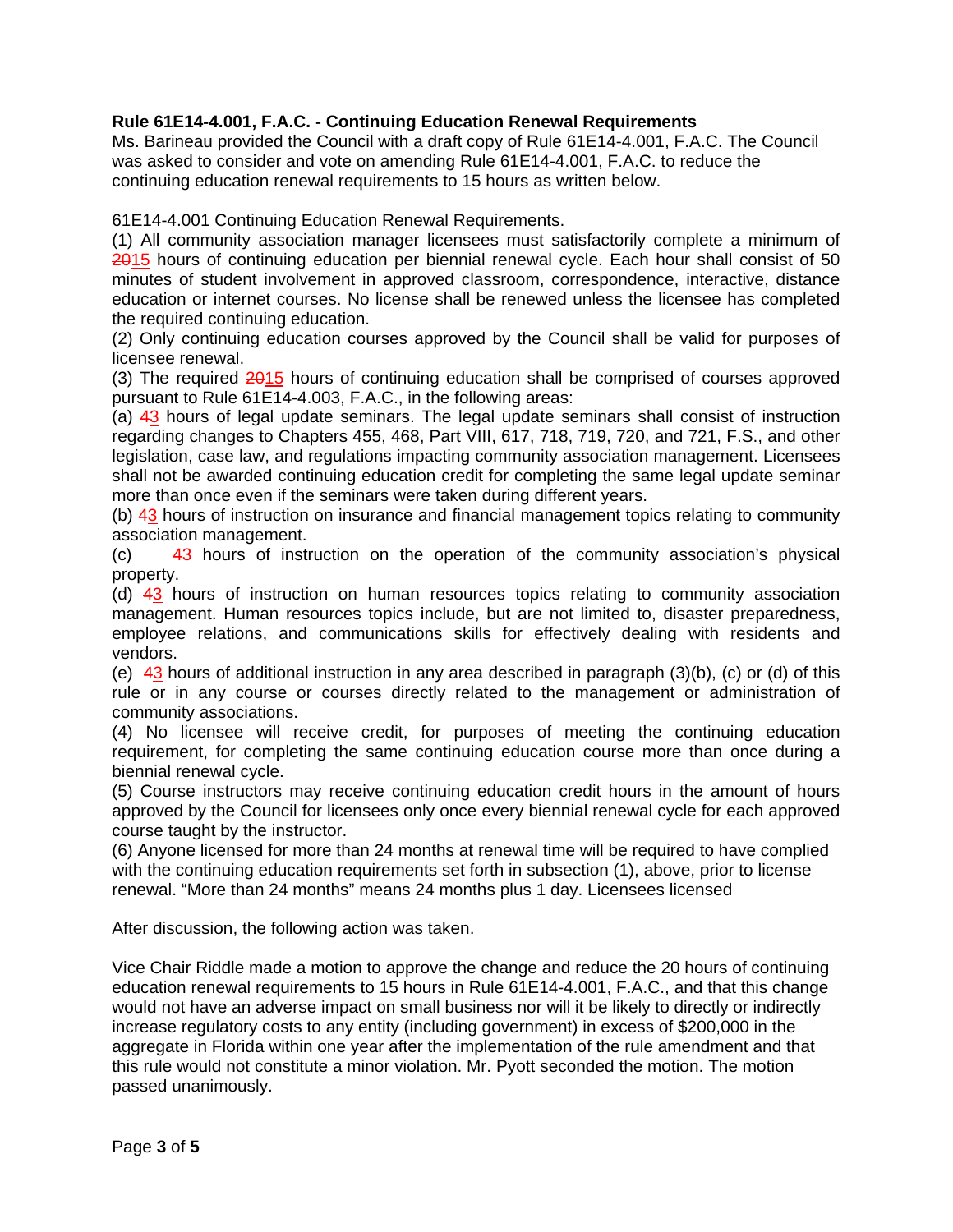# **Rule 61E14-4.004, F.A.C. – Reactivation Continuing Education**

Ms. Barineau asked the Council to amend Rule 61E14-4.004, (1) and (2), F.A.C. to reduce the 20 hours reactivation continuing education to 15 hours to support the rule change for Rule 61E14-4.001, F.A.C.

### **61E14-4.004 Reactivation Continuing Education.**

(1) Inactive Licenses. As a condition for reactivating an inactive license, a licensee must complete fifteen (15) twenty  $(20)$  classroom hours of continuing education instruction, as required by Rule 61E14-4.001, F.A.C., all of which must have been completed within the current or immediately preceding licensure renewal cycles.

(2) Delinquent Licenses. As a condition for reactivating a delinquent license, a licensee must complete fifteen (15) twenty (20) classroom hours of continuing education instruction, as required by Rule 61E14-4.001, F.A.C., all of which must have been completed during the licensure cycle in which the licensee becomes delinquent.

(3) All inactive or delinquent licensees applying for reactivation must take the legal update seminars required by paragraph 61E14-4.001(3)(a), F.A.C., for the current and immediately preceding year.

After discussion, the following action was taken.

Vice Chair Riddle made a motion to approve language to amend Rule 61E14-4.004, (1) and (2), F.A.C. to reduce the reactivation continuing education hours to 15 hours to coincide with the approved changes to Rule 61E14-4.001, F.A.C. Mr. Sibley seconded the motion. The motion passed unanimously.

The Council addressed the Statement of Estimated Regulatory Costs (SERC). Vice Chair Riddle made a motion that this rule amendment would not have an adverse impact on small business nor will it be likely to directly or indirectly increase regulatory costs to any entity (including government) in excess of \$200,000 in the aggregate in Florida within one year after the implementation of the rule amendment. Mr. Pyott seconded the motion. The motion passed unanimously.

The Council discussed if this rule would constitute a minor violation. Mr. Pyott made a motion that this rule amendment would not constitute a minor violation. Vice Chair Riddle seconded the motion. The motion passed unanimously.

# **EXECUTIVE DIRECTOR REPORT – Robyn Barineau/Krista Woodard Financial Report – December 31, 2018**

Ms. Barineau reported that the balance in the Council's operating account was \$228,634. The unlicensed activity account balance was \$263,071.

### **Future Meeting Dates**

August 2, 2019 – Conference Call November 8, 2019 – Fernandina Beach February 28, 2020 – Conference Call May 15, 2020 – Conference Call August 21, 2020 – Conference Call November 6, 2020 – St. Augustine Beach